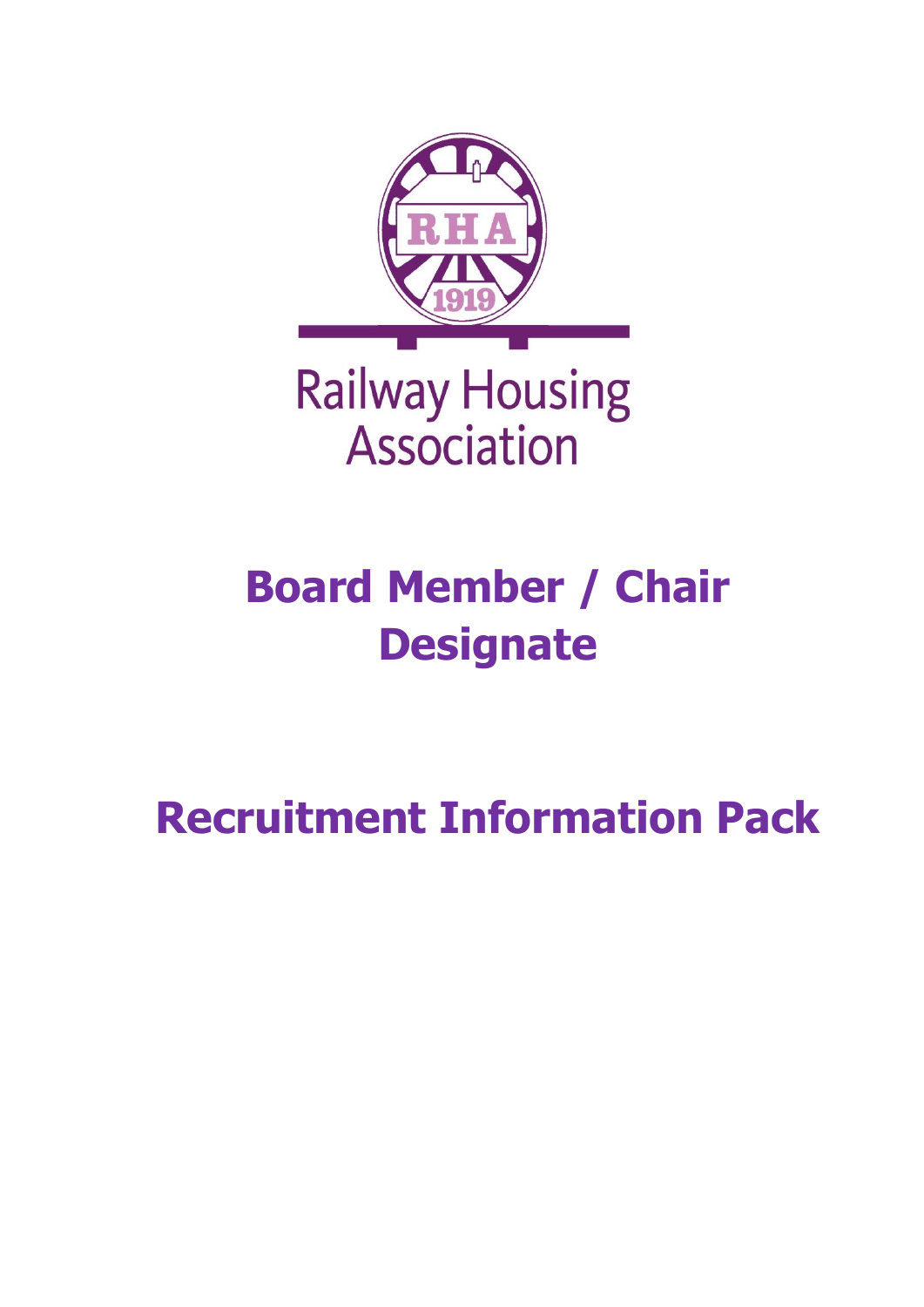### **Introduction**

Railway Housing Association was established in 1919 and is a registered charity and registered social landlord with 1,431 units of accommodation, primarily in the North East and Yorkshire & Humberside areas.

The Board face the challenges of regulation and ensuring good governance arrangements while continuing to improve our services and provide new homes during the current difficult economic times.

Our current Chair's term of office ends in the summer of 2016 and we are seeking to appoint an individual who will act as an Observer and Chair Designate from May 2015. This individual will be appointed as a Board member and take over the Chair at our Annual General Meeting in August 2016.

We are seeking a strong candidate to be our Chair Designate; someone who can work collaboratively with the board, staff and tenants of our organisation to help achieve our vision and deliver our priorities for the communities in which we work.

Preferably candidates will have previous experience of non-executive board level work and some understanding of social housing policy, combined with a commercial outlook and strong stakeholder engagement skills.

Meetings are held in Darlington approximately 6 times per year, plus committee meetings, away days, training sessions and the additional input required of a Chair.

If you feel you have the appropriate skills, experience and commitment we would like to hear from you.

Full details of the process, the role and Railway Housing Association are set out in this pack. For further details and an information pack please call our retained advisor Angela Lomax at DTP on 07702 213809 or email [a.lomax@davidtolsonpartnership.co.uk](mailto:a.lomax@davidtolsonpartnership.co.uk)

The closing date for applications is **12 noon on Wednesday 13th January 2016**, with dates set for interviews on **Wednesday 3rd and Thursday 4th February 2016**.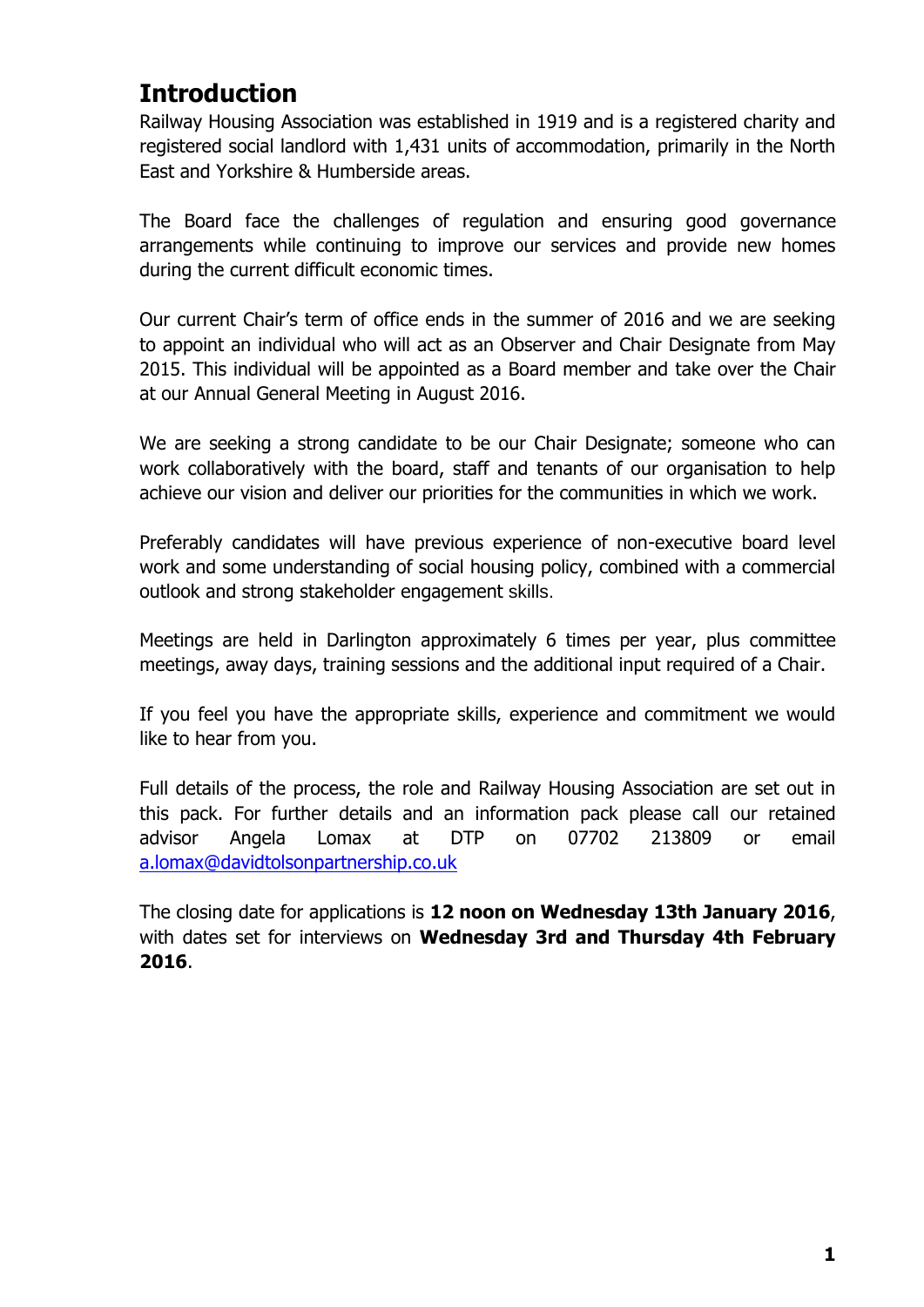### **How to Apply**

You are asked to provide five documents:

- A detailed CV (no more than four A4 pages) including qualifications, employment history, relevant experience and details of any other current or recent board memberships and key achievements, as well as voluntary activity in the last 5 years.
- A supporting statement addressing the person specification and competencies and summarising how you think that your knowledge and experience make you a suitable candidate for the Chair Designate. Please also explain your motivation in applying and give examples of specific achievements in the last 5 years which demonstrate your competence for this role.
- Full contact details (name, job title, organisation, phone and email) for two referees. Please note we will not take up references without your prior permission.
- A completed diversity monitoring form (separately appended as a Word document). Please note, this is for monitoring purposes only and will not be seen or used by Railway Housing Association in the recruitment and selection process.
- A completed "Declaration of Interests Form" and "Fit and Proper Person Form" (separately appended as a Word document).

### **Your application will be acknowledged and treated with strictest confidence.**

Applications should be sent to Angela Lomax at: Eastray, Broad Carr, Holywell Green, Halifax, HX4 9BS or by email to a.lomax@davidtolsonpartnership.co.uk

If you have any queries regarding the Association or the application process please contact Angela Lomax at DTP on 07702 213809

Should candidates wish to discuss the position with the current Chair, please contact Geoff Proudlock on 01723 363936 or 07719 095891.

All applications will be considered and assessed against the requirements of the Person Specification and Competencies in order to shortlist candidates. If you have been successful at this stage, David Tolson Partnership will contact you to invite you to interview. If you are unsuccessful at this stage you will be offered feedback.

The interview panel will comprise Carol Bustard, Vice Chair; Alistair Brown and David Goodman, Board Members; with Anne Rowlands, Chief Executive, and Angela Lomax, consultant, in attendance as advisors.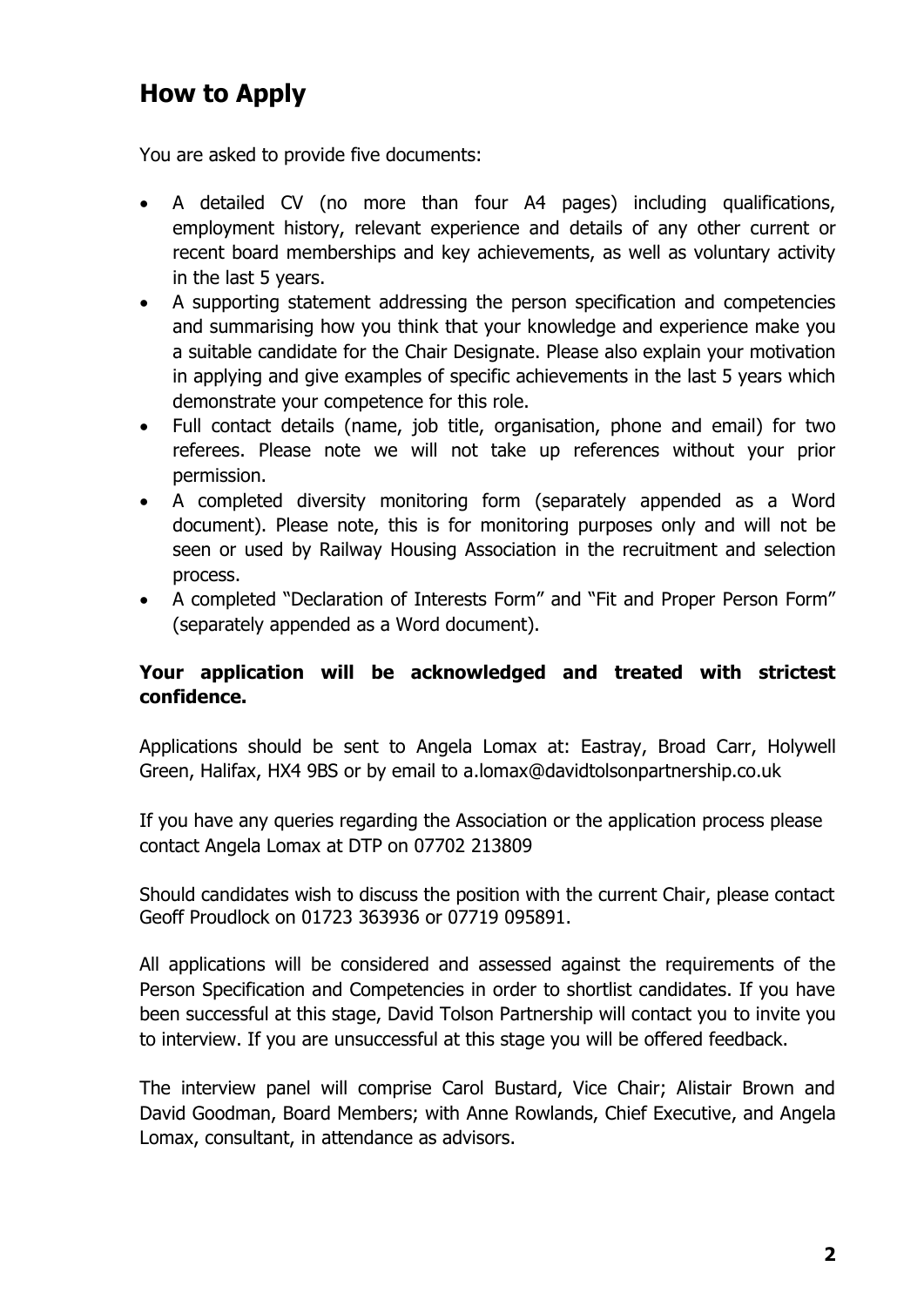## **Timeline**

| <b>Activity</b>                                                 | <b>Date</b>                                        |
|-----------------------------------------------------------------|----------------------------------------------------|
| Closing date for applications                                   | 12 noon on Wednesday 13th January 2016             |
| Shortlist drawn up by the interview panel                       | Friday 15th January 2016                           |
| Interviews - held in Darlington                                 | Wednesday 3rd and Thursday 4th February<br>2016    |
| Successful candidate to attend board<br>meetings as an observer | Wednesday 2nd March 2016<br>Wednesday 4th May 2016 |
|                                                                 | Wednesday 29th June 2016                           |
| Appointment as board member and chair                           | Formal appointment from 3rd July 2016              |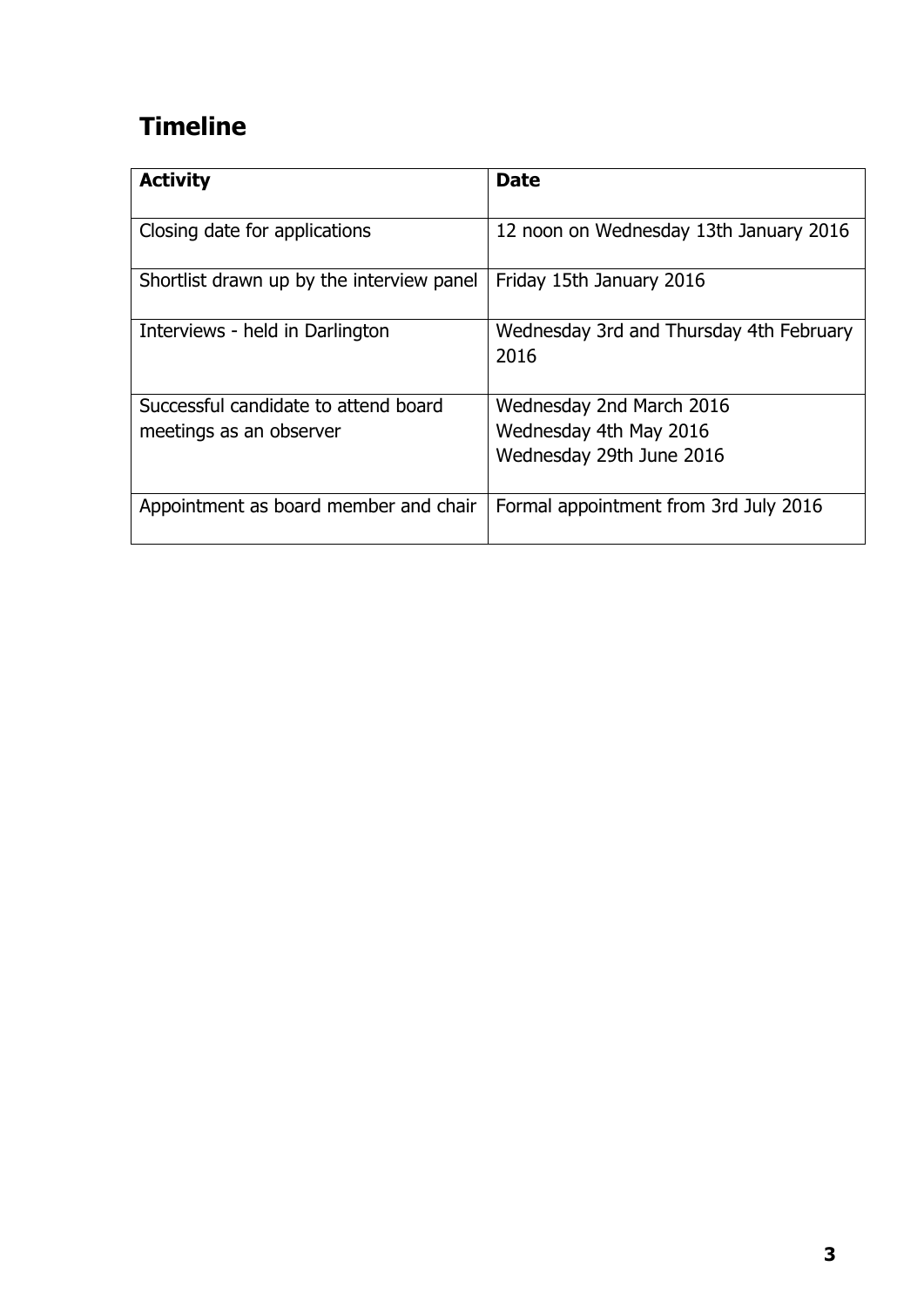### **About the Association**

Established in 1919, Railway Housing Association & Benefit Fund is a registered charity (reg. no. 216825) and Registered Social Landlord (reg. no A1855); regulated by the Homes and Communities Agency and the Charity Commission.

The Association owns 1,431 units of rented accommodation located within 24 local authority areas in the North East of England and Hereford. This wide geographic spread means that the Association's biggest challenges are ensuring that we provide an equitable service to all, and establishing a presence within the local community.

In addition the Association manages 73 units of leasehold accommodation for the elderly. The areas in which the Association has a significant presence are Doncaster, Hull, York, Darlington & Durham County. We specialise in the provision of rented accommodation for older people. However, we also have general needs properties, mainly in Darlington and York.

The Association employs 36 members of staff. The majority work from our head office in Darlington. The remainder are based in our sheltered schemes providing local housing management services.

The Association's governing body is its Board of Trustees which comprises 9 volunteers. Details of the current Board are set out below.

The Association's Business Strategy & Financial Forecast 2015-2020, which outlines the Association's seven strategic goals and provides details of key achievements, commitments and actions to achieve these goals, is included with this pack.

Further details on the Association, including policies, the Association's Annual Report to Residents and newsletters, can be found on our website [www.railwayha.co.uk](http://www.railwayha.co.uk/)

### **Vision**

Providing high quality affordable homes that contribute to sustainable communities.

### **Mission**

To be an excellent landlord that puts people at its heart and provides services that are value for money and meet the aspirations of current future residents.

### **Values**

To have integrity To be approachable To embrace change To be transparent To be ethical To value diversity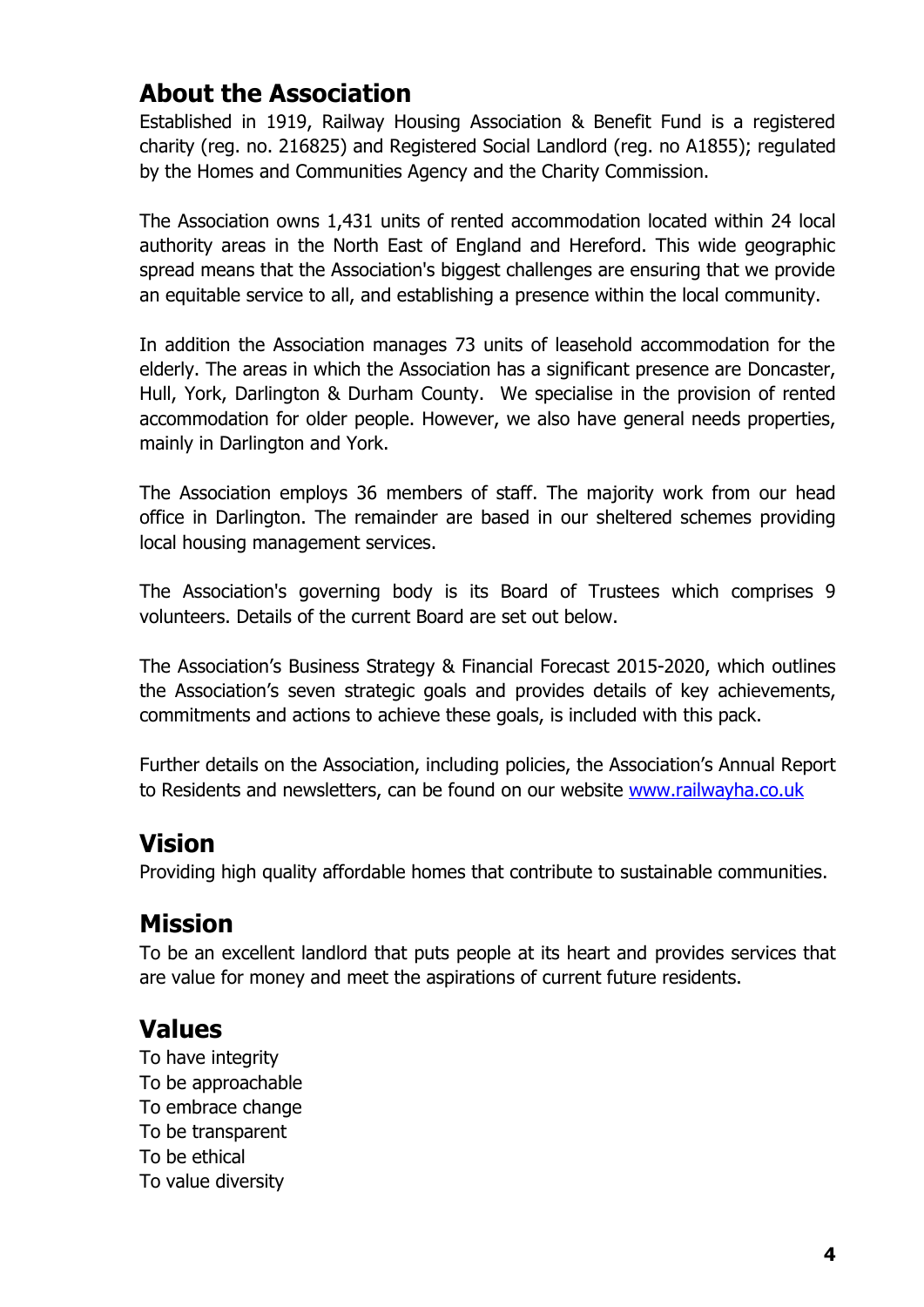### **About the Role**

Railway Housing Association has adopted the National Housing Federation Code of Governance. The Code states that an individual can only serve on the board for a maximum of 9 years. The current chair, Geoff Proudlock will retire from the board in the summer of 2016. Recruiting for a Chair Designate now will provide for a robust handover to the new post-holder and sufficient time for a smooth transition to a new Chair. Railway Housing Association has taken the decision to open the recruitment process to current board members and to external candidates.

The organisation considers that the role of the Chair is vital to achieving the aims and objectives of Railway Housing Association. The Chair Designate will need to work constructively with the current Chair and other board members and the senior management team to focus on the current challenges within the social housing sector, to maintain our core business and manage risk to ensure Railway continues to meet the long term interests of residents and the organisation.

We are looking for a person who shares our passion and our drive to help people create a better future for themselves and their communities. Your background does not have to be in housing but you should have substantial senior experience in a successful business with a strong customer or social focus and you'll ideally have previous non-executive board level experience - we will select the candidate who best matches the profile overall.

In return for your time, energy and expertise, we can offer you a friendly and welcoming atmosphere and the opportunity to work with us to shape our future.

Details about the commitment required are set out below.

### **Governance Structure**

The board comprises nine members. Board members are initially appointed for a three year term, in line with the National Housing Federation Code of Governance, and are eligible to apply for further terms up to a maximum of three.

The Chair holds the position for a maximum of two terms.

The Association aims to have a balanced board reflecting a wide range of skills, knowledge and experience.

There are currently two committees within the governance structure:

- Audit Committee
- Remuneration Committee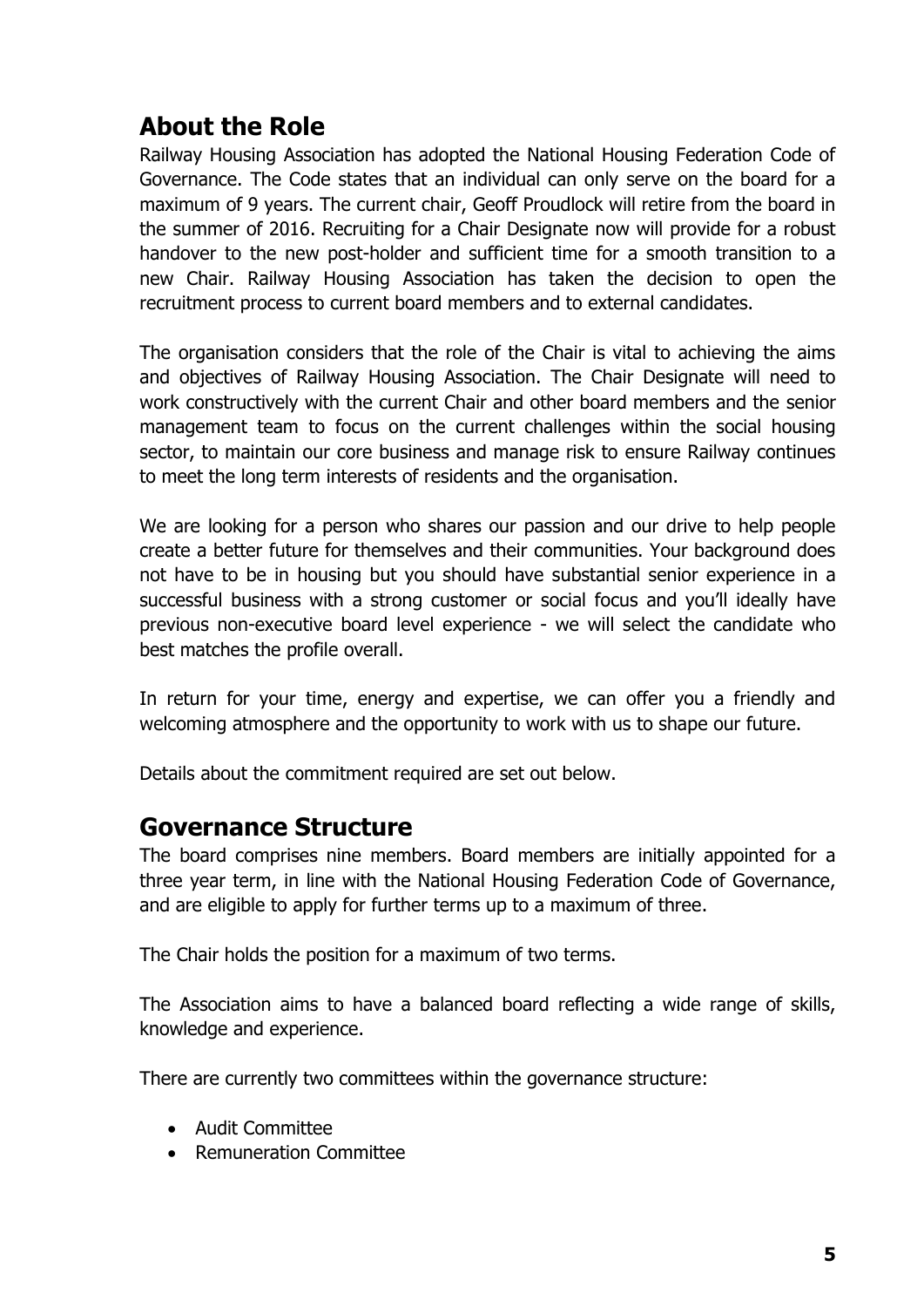### **Responsibilities of the Board**

The essential functions of the Board are listed below. The Board operates in accordance with Railway Housing Association's Trust Deed.

- Define and ensure compliance with the values and objectives of the Association
- **Establish policies and plans to achieve those objectives**
- Approve each year's budget and accounts prior to publication
- Establish and oversee a framework of delegation and systems of control
- Agree policies and make decisions on all matters that might create significant financial or other risk to the Association, or which raise issues of principle
- Monitor the Association's performance in relation to these plans, budgets, controls and decisions
- Appoint (and, if necessary, dismiss) the Chief Executive and be represented in the appointment of Functional Managers.
- Satisfy itself that the Association's affairs are conducted lawfully and in accordance with generally accepted standards of performance and propriety
- Establish and oversee a risk management framework in order to safeguard the assets of the association
- Carry out an annual risk appraisal and review exercise
- To receive minutes from committees for consideration and approval of any decisions as necessary
- On an annual basis appraise the effectiveness with which it conducts its business
- Assess how the association follows the requirements of the NHF Code 'Excellence in Governance'
- Establish and monitor a mechanism for communicating and receiving feedback from the organisation's stakeholders and shareholders
- Establish a strong working relationship between the Board, Chief Executive and other senior staff
- Follow the organisation's constitution in appointing (and if necessary, removing) the chair of the board
- Establish a code of conduct and expected behaviour for the Board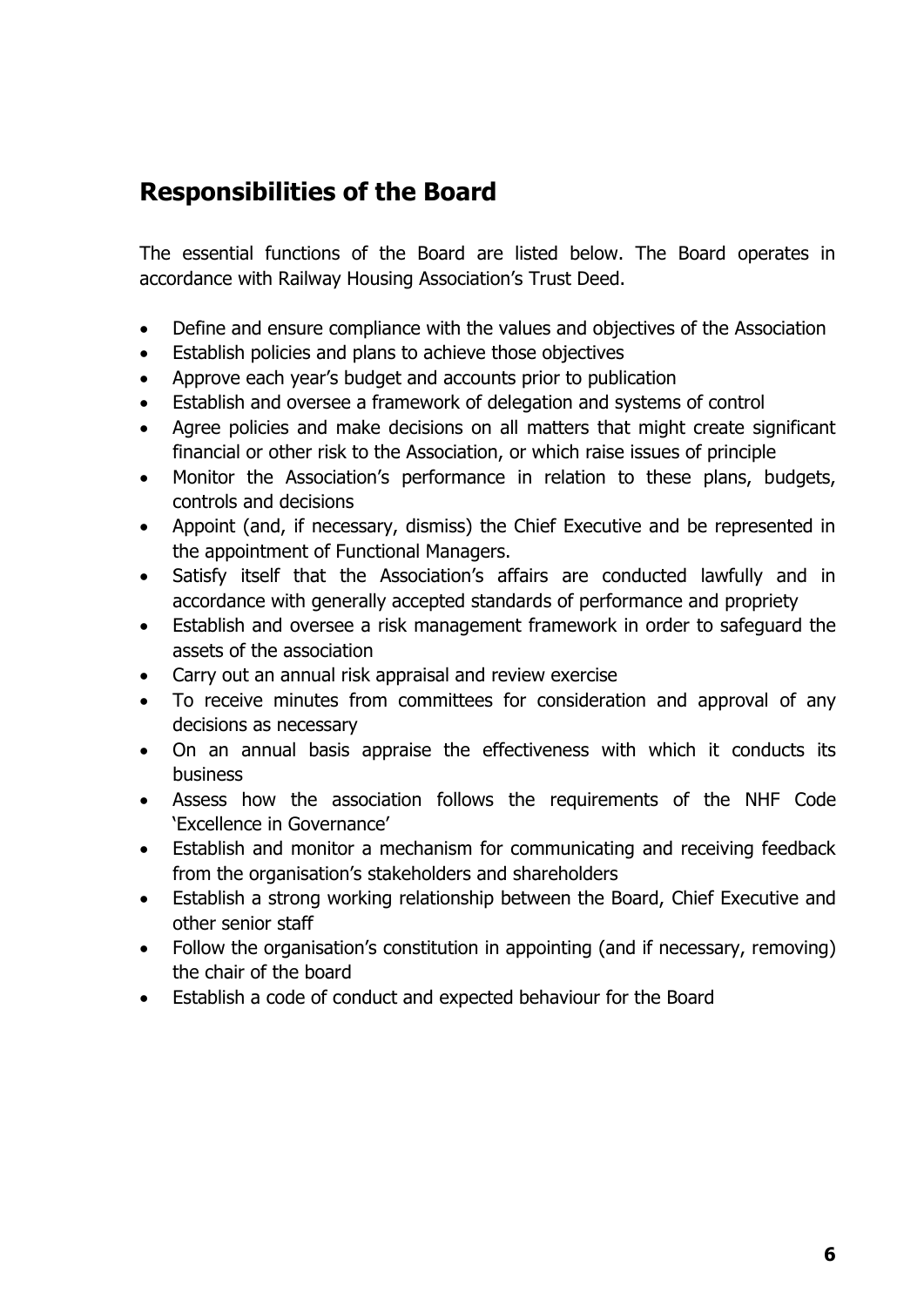## **Commitment**

It is estimated that the Chair will commit around one and a half days per month to Railway Housing Association. This time will be employed flexibly and can vary depending on the demands of the business.

An initial induction with the current Chair, Chief Executive and members of the senior management team takes place over 2 or 3 days within six months of formal appointment as an Observer.

The board has six regular meetings per year at the Association's head office in Darlington which are currently on Wednesdays, usually starting at 9.30am and finishing at 12.30pm with lunch. The Board Meeting Plan for 2016 is set out below and shows the standard agenda items considered by the board at each of its meetings. All Board Members are expected to prepare thoroughly for these meetings. The Chair will have an additional role in agreeing the agenda and attending a pre-briefing.

In addition there is a full day board away day and a business strategy review day, with all staff, held each year away from head office. Again, the Chair will have an additional role in shaping these events.

Audit Committee meetings are held at our head office four times per year with a Remuneration Committee meeting once per year.

Additional board or committees meetings and discussion / away days are arranged if necessary to consider specific topics or issues outside of the formal board meeting environment.

Training sessions are arranged as necessary and a training programme is in place. Board members also have the opportunity to attend external training, conferences and networking sessions; and are encouraged to do so.

The Chair will also have a role in undertaking collective and individual appraisals of the board, attending other meetings, events and activities (e.g. task and finish groups, recruitment, presentations, scheme openings etc.) in line with the business of Railway Housing Association.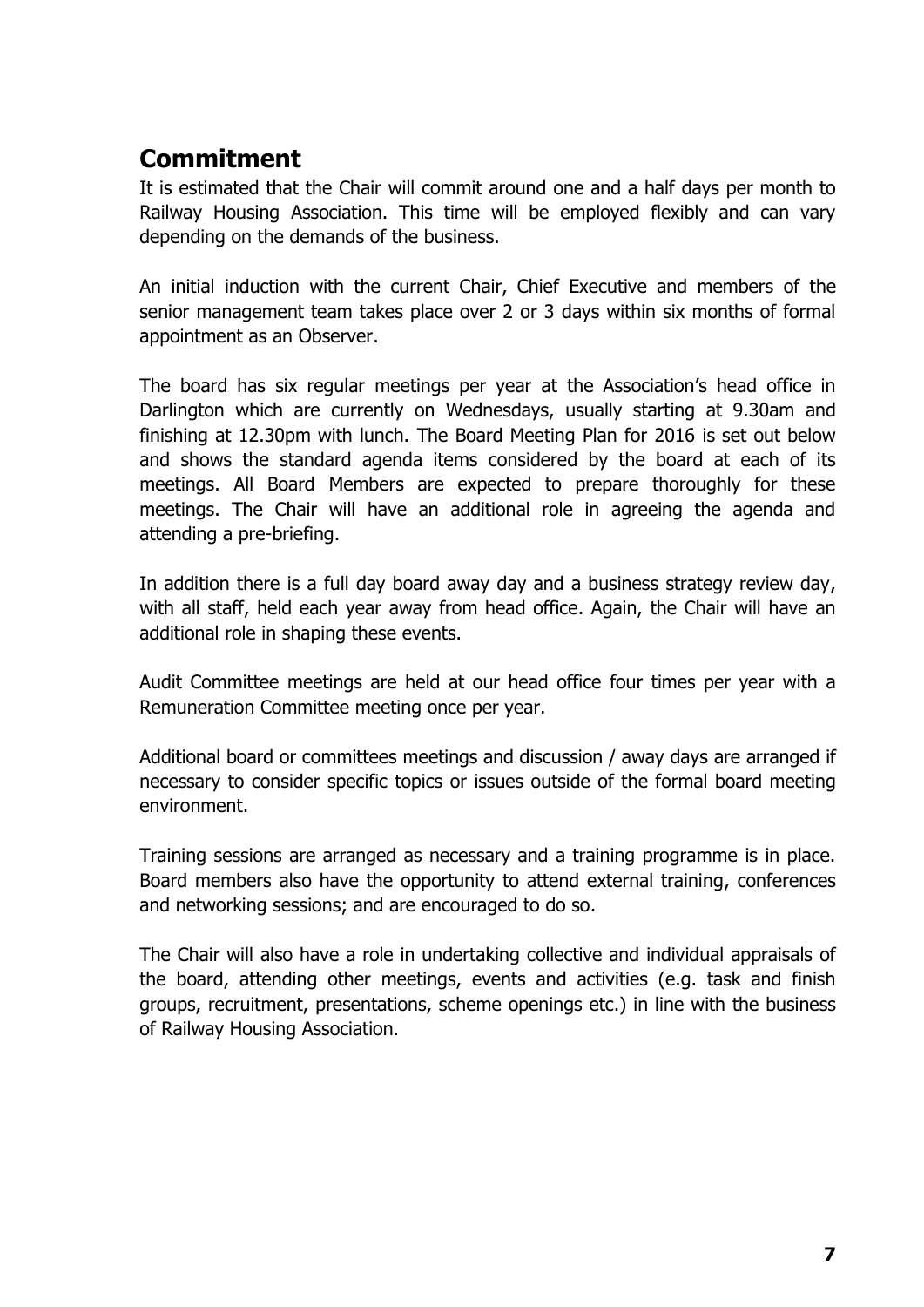### **What the Association Expects from Board Members**

- **1.** To uphold the values and objectives of the Association.
- **2.** To uphold the Association's core policies including those for equality and diversity.
- **3.** To prepare for and attend meetings of the Board of Trustees and Committees.
- **4.** To participate in meetings, contributing expertise where applicable.
- **5.** To contribute and share responsibility for the Board's decisions.
- **6.** To prepare for and attend training sessions or other events.
- **7.** To attend and prepare for reviews linked to individual performance and that of the Board.
- **8.** To represent the Association as appropriate.
- **9.** To ask for training where it is needed.
- **10.** To declare any relevant interest.
- 11. To respect confidentiality of information, and
- **12.** To uphold the Code of Governance and Code of Conduct.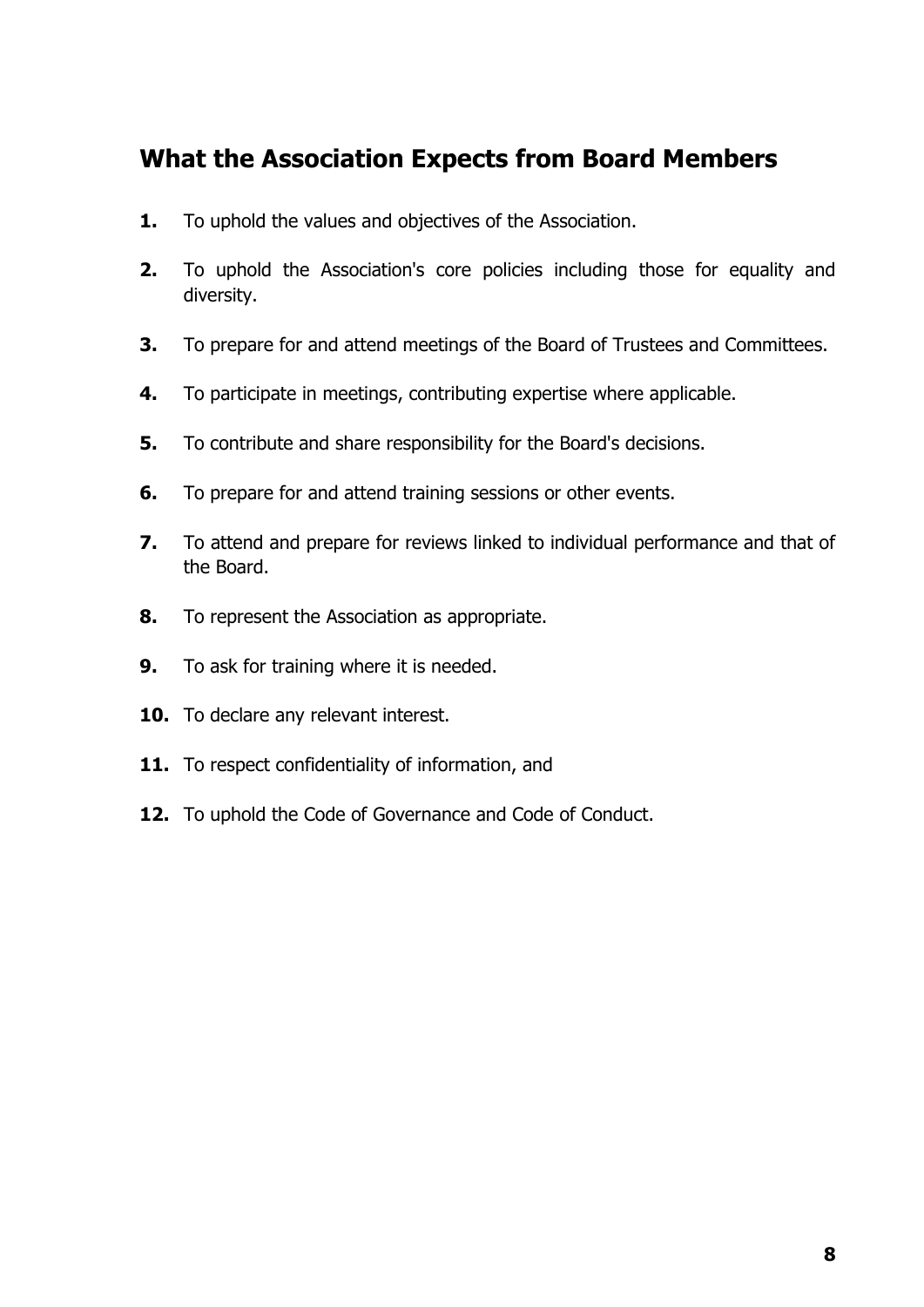### **What Board Members Can Expect from the Association**

- **1.** Induction and other specialist training, as appropriate, to enhance the skills of all Members.
- **2.** Support of the Chair and Senior Management Team.
- **3.** Reimbursement of incidental expenses, including travel, associated with attending meetings and other events.
- **4.** Access to the Board Members Portal on the Association's website which contains the key documents of our business.
- **5.** Notification of the annual meeting schedule.
- **6.** Agendas and meeting papers circulated in advance of meetings.
- **7.** Access to publications and literature relating to the social housing sector and board membership.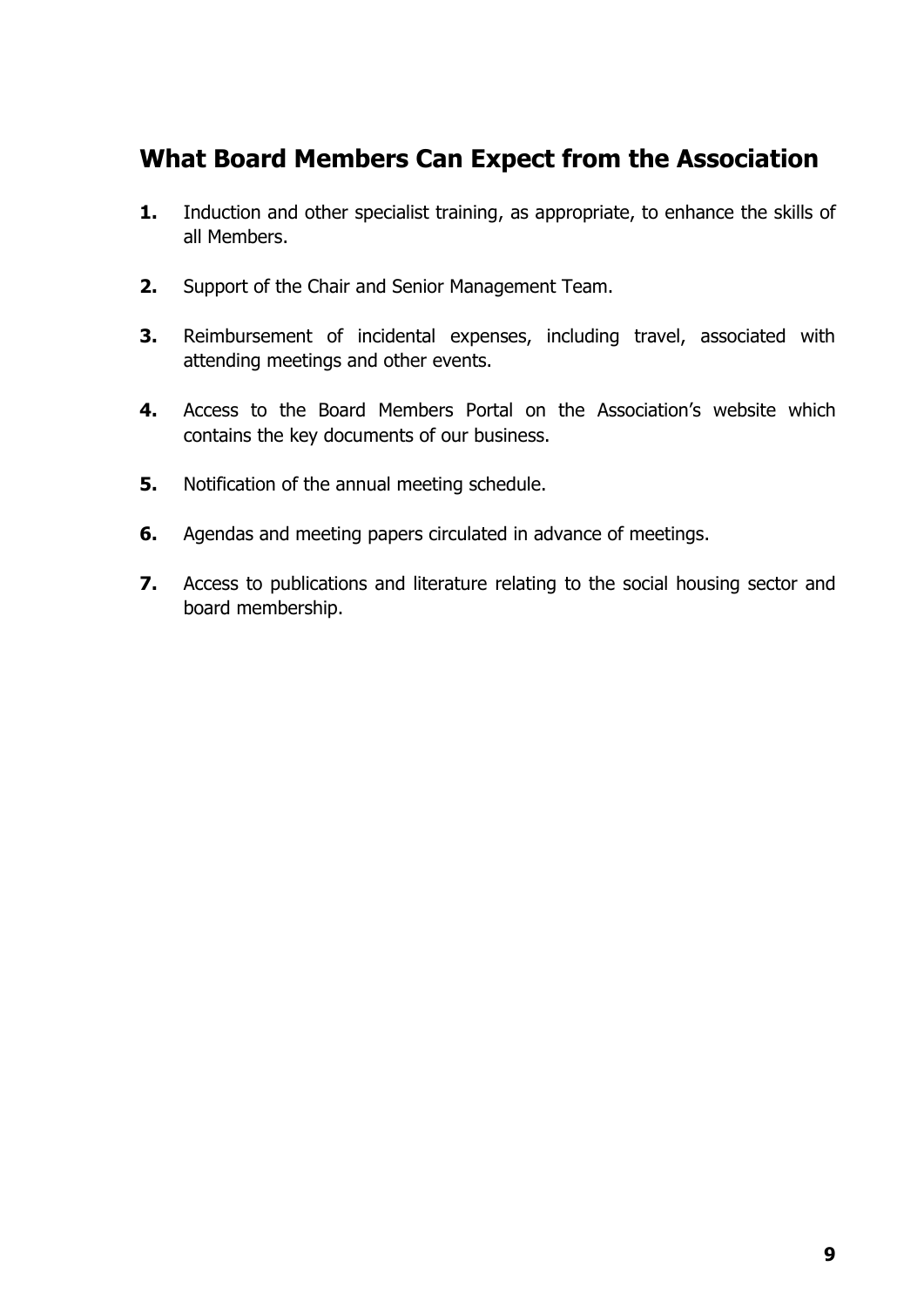### **Chair: Role Description and Person Specification**

The Chair provides leadership to the board and creates the conditions for collective and individual board member effectiveness, both within and outside of the board room. He/she is also line manager for the Chief Executive.

The purpose of the Chairs role is to direct the affairs of the Association ensuring the day to day management is effectively delegated and carried out by the Chief Executive and the staff. It is vital the Chair commits to the values of Railway Housing Associations and contributes to an organisational culture which upholds these values.

#### **Key accountabilities:**

The Chair shares the key accountabilities and responsibilities of other board members in addition to the specific duties set out here.

### **Management of meetings**

- To ensure that the boards work plan is appropriate and agendas are forward looking, business and strategy focused.
- To ensure the efficient and effective conduct of the boards business.
- To ensure that sufficient time is allowed for the constructive discussion of complex or contentious issues, where appropriate arranging informal meetings beforehand to enable thorough preparation for the board discussion.
- To ensure that the board receives accurate, timely and clear information that enable the board to take sound decisions and monitor the effectiveness of the Association.
- To ensure that appropriate internal/external professional advice is available at all times.
- **•** To ensure that decisions are correctly recorded and that matters arising and other follow up actions are monitored.

### **Board members**

- To identify the skills requirements of the Association and ensure that it makes best use of the skills, competencies and experience of all board members.
- To encourage the active engagement of all members in all aspects of the boards business.
- To ensure that appropriate standards of behaviour are maintained in accordance with a code of conduct and any such probity policies as approved by the board.
- To ensure that all board members are given the opportunity to make their contribution before any important decision is taken.
- To ensure that individual board members' views and concerns are addressed appropriately.
- To ensure that the board agrees the role of the Vice Chair and other board members and any committees.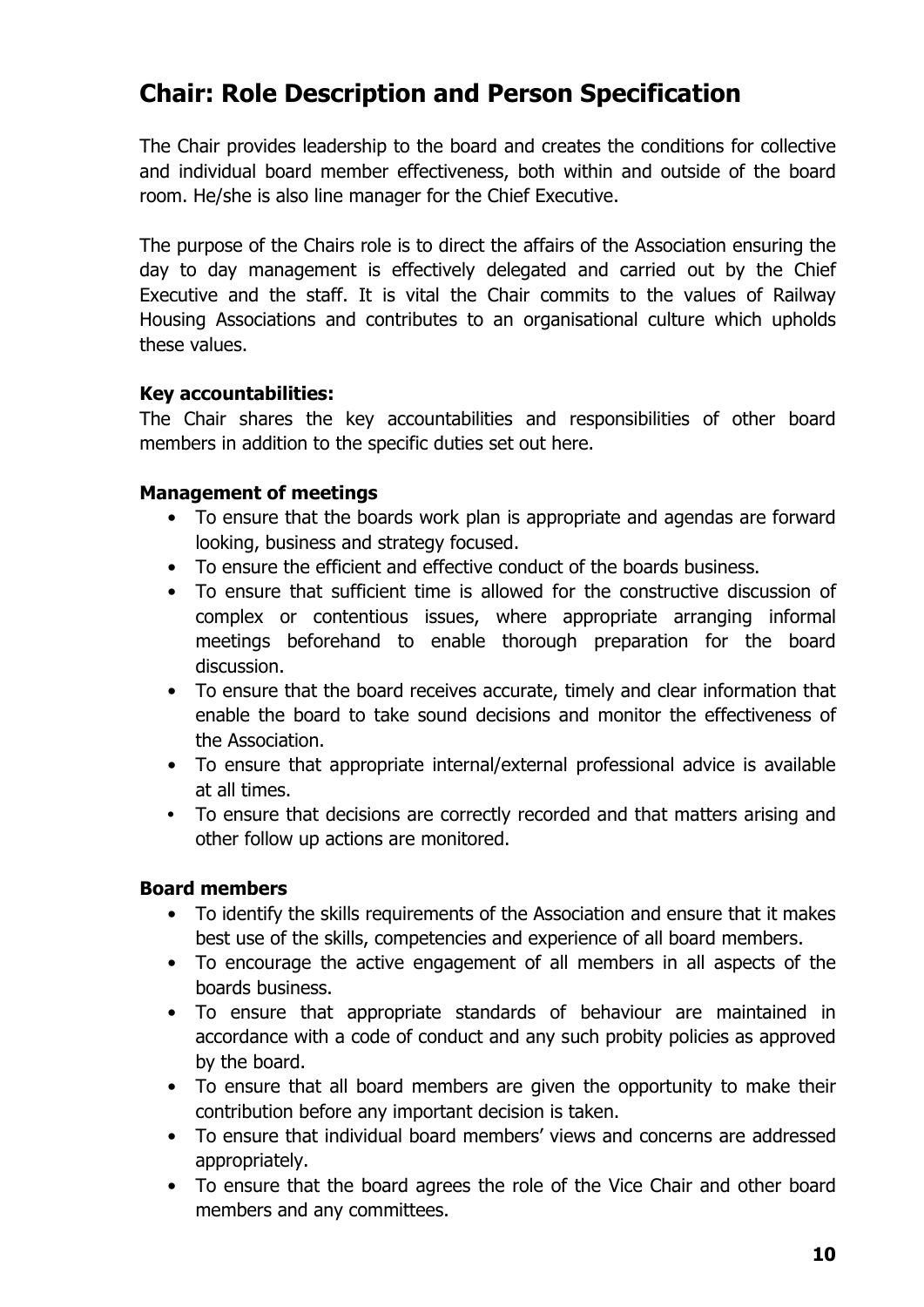### **Chief Executive and Executive Team**

- To ensure that the respective roles and responsibilities of the Chair and Chief Executive are clear.
- To establish and develop a constructive and supportive relationship with the Chief Executive.
- To ensure that the board as a whole acts in partnership with the Executive team.
- To ensure that the board makes proper arrangement to appraise the performance of and determinate the remuneration of the Chief Executive.
- To ensure where necessary, that the Chief Executive is replaced in a timely and orderly manner.

### **Delegation**

- To ensure that the board delegates sufficient authority to its committees, panels, the Chief Executive and others to enable the business of the organisation to be conducted effectively between meetings of the board.
- To ensure that any decision taken under urgency procedures are as inclusive as possible and practical.
- To ensure that the board monitors the use of any delegated powers.
- To ensure that the board agrees the role provide for the Vice Chair and other board members.

### **Learning and development**

- To lead and establish proper and appropriate arrangements for the boards' collective and individual appraisal, including the Chairs own appraisal.
- To promote and deliver continuous improvement in the boards effectiveness.
- To ensure that adequate resources are available for ongoing training and development for the collective board and individual members.
- To ensure that there is a properly constructed induction programme for every new board member which is comprehensive, formal and tailored.

### **Succession planning**

- To facilitate the development of an implement a succession plan for board membership that balances continuity with the need for fresh skills and perspectives.
- To ensure that the board has the requisite skills, competencies and experience appropriate for the business.
- To ensure timely and open recruitment processes for board members.

### **Support**

- To ensure that board members have appropriate administrative and other support to enable them to fulfil their responsibilities.
- To encourage a positive culture of mutual support and appreciation within the board and with senior managers.
- To ensure that scrutiny systems are in place and that there are robust plans to monitor the work of the organisation.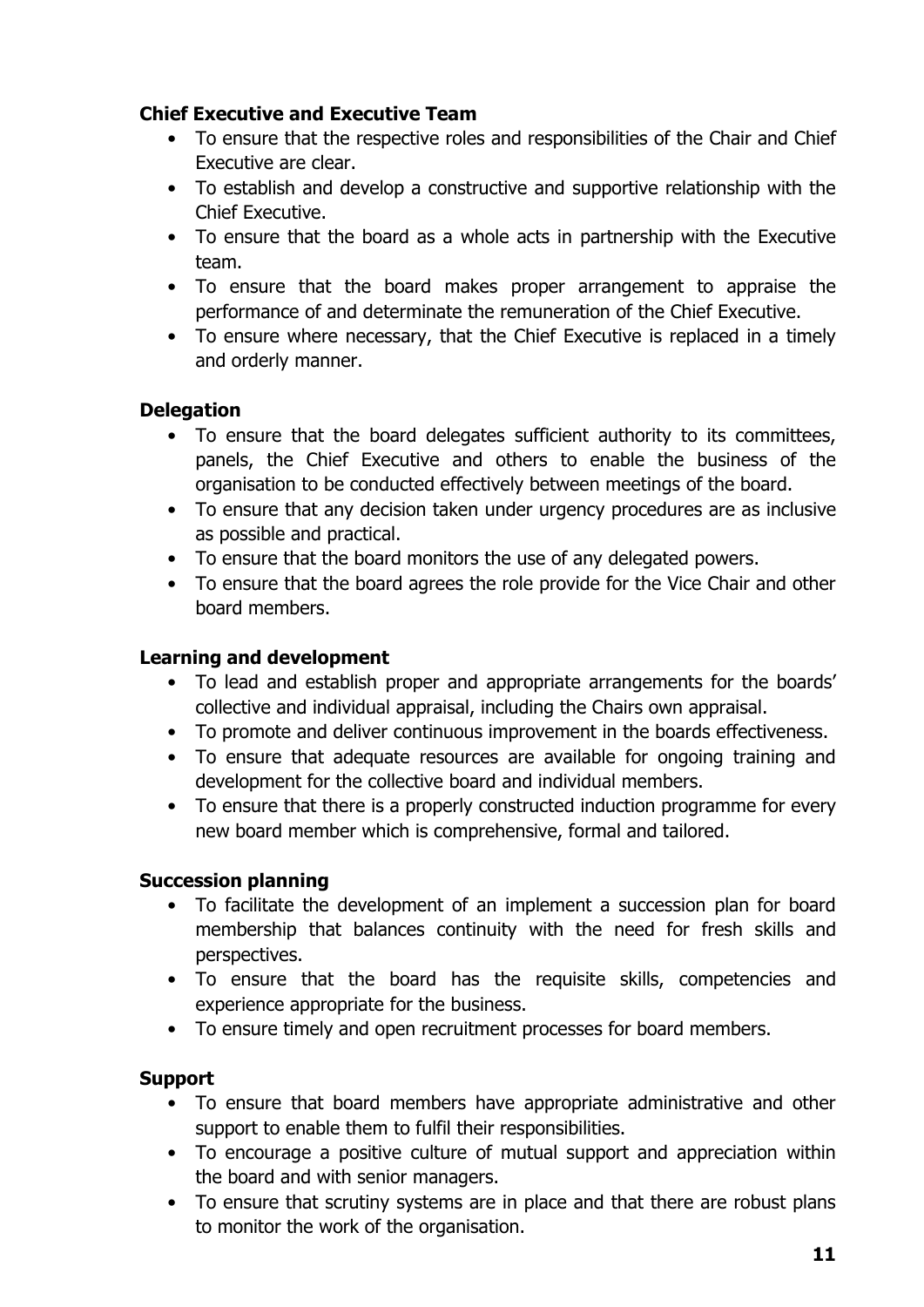### **Probity and integrity**

- To ensure that the board receives professional advice when it is needed, either from its senior staff or form external sources to ensure appropriate levels of compliance.
- To ensure that the Association's affairs are conducted in accordance with all relevant legal, regulatory and best practice standards.
- To ensure that the board develops understanding of the views and priorities of its major stakeholders.

### **Transparency and openness**

- To ensure that the board's deliberations and decisions are as open as practicable to all board/committee members, staff and other stakeholders.
- To promote and demonstrate effective two way communications between board, committees and other entities throughout the organisation.
- To establish and maintain the boards visibility and appropriate communications with staff.

### **Ambassadorial role**

- To ensure that the Association is positively represented in the wider community and with key current and potential stakeholders and partners.
- To liaise where necessary with the relevant legal and regulatory bodies on behalf of the Association.
- To ensure the prompt and effective management of any critical event with a potentially adverse impact on the Association's reputation.

The details outlined in this Role Description, particularly the principal accountabilities, reflect the content of the job at the date the Role Description was prepared. It should be remembered however, that it is inevitable that over time the nature of individual roles will change, existing duties may be lost and other duties gained without changing the general remit of the duties or the level of responsibilities entailed. Consequently the Company will expect to revise this Role Description from time to time and will consult the postholder at the appropriate time.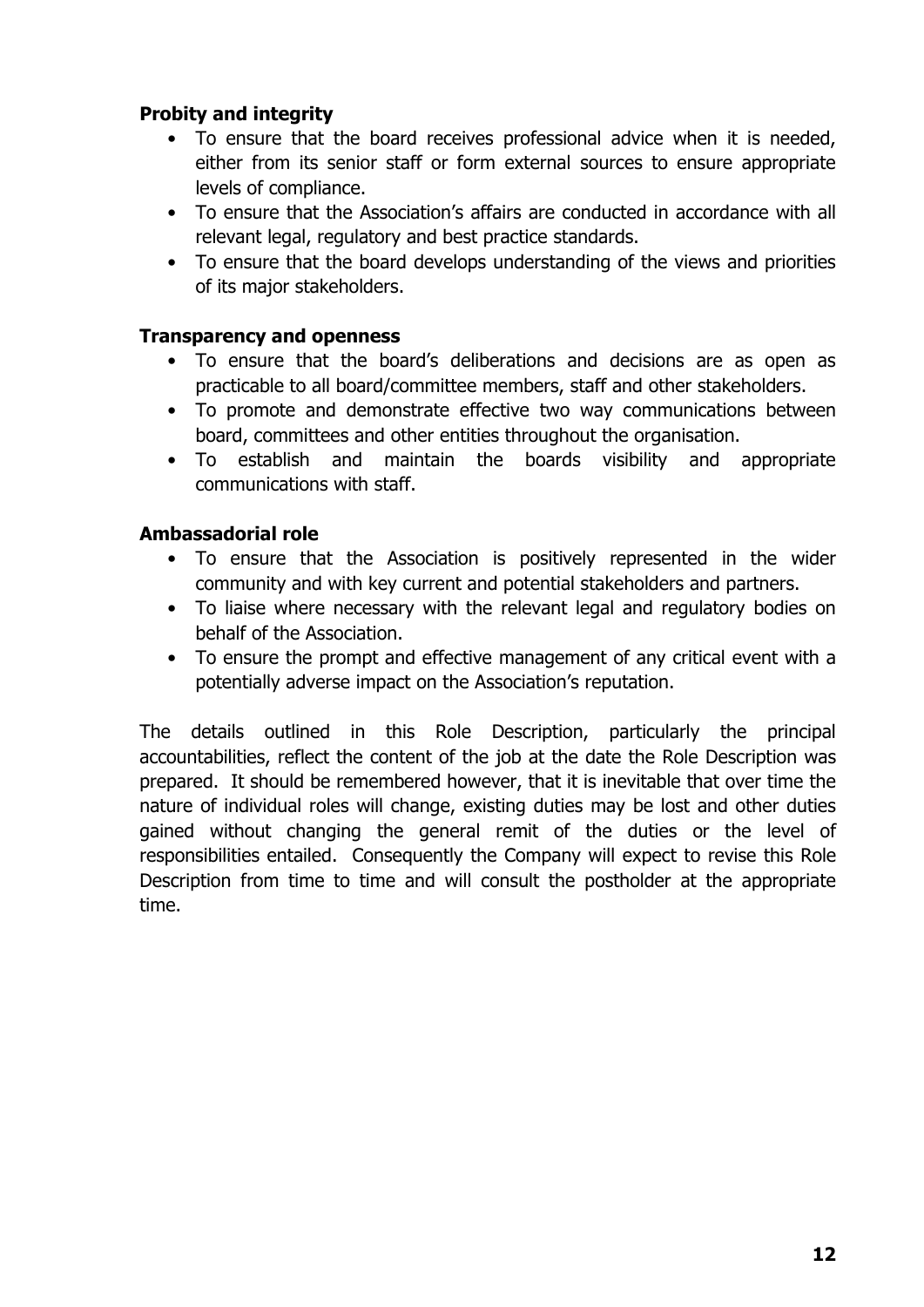### **Person specification**

### **Knowledge and experience**

- Previous non-executive board level or committee Chair experience in a customer focused organisation (not necessarily within the affordable housing sector).
- A track record in providing effective leadership and of working with groups of diverse stakeholders.
- Understanding of governance and regulated sectors (public or private).
- Evidence of strong business acumen.
- Understanding of social policy.
- Evidence of understanding and support for the concept of a social business and the environment that the Association operates in.
- Experience of being an ambassador for an organisation and evidence of effective public speaking.

### **Competencies**

- Leadership and the ability to run meetings effectively Board Meetings are properly chaired, with business conducted effectively, Board decisions are reached and recorded effectively.
- Inclusiveness giving Members opportunities to express their views in Board Meetings, ensuring that appropriate standards of behaviours are maintained. Management - ensuring that there is a constructive working relationship between the Chair and Executive Team.
- Acting as an ambassador ensuring the Chair is an excellent ambassador for the Association and representing the Association through networking.
- Learning continuously ensuring new ideas are embraced and supports the learning of others.
- Influencing skills the ability to negotiate, broker and act as an ambassador.
- Strategy the ability to think laterally, broadly and to consider many strategic aspects simultaneously.

### **Other**

- Personally uphold the values of the Association.
- Genuine desire to work in the community.
- Ability to give appropriate time commitment.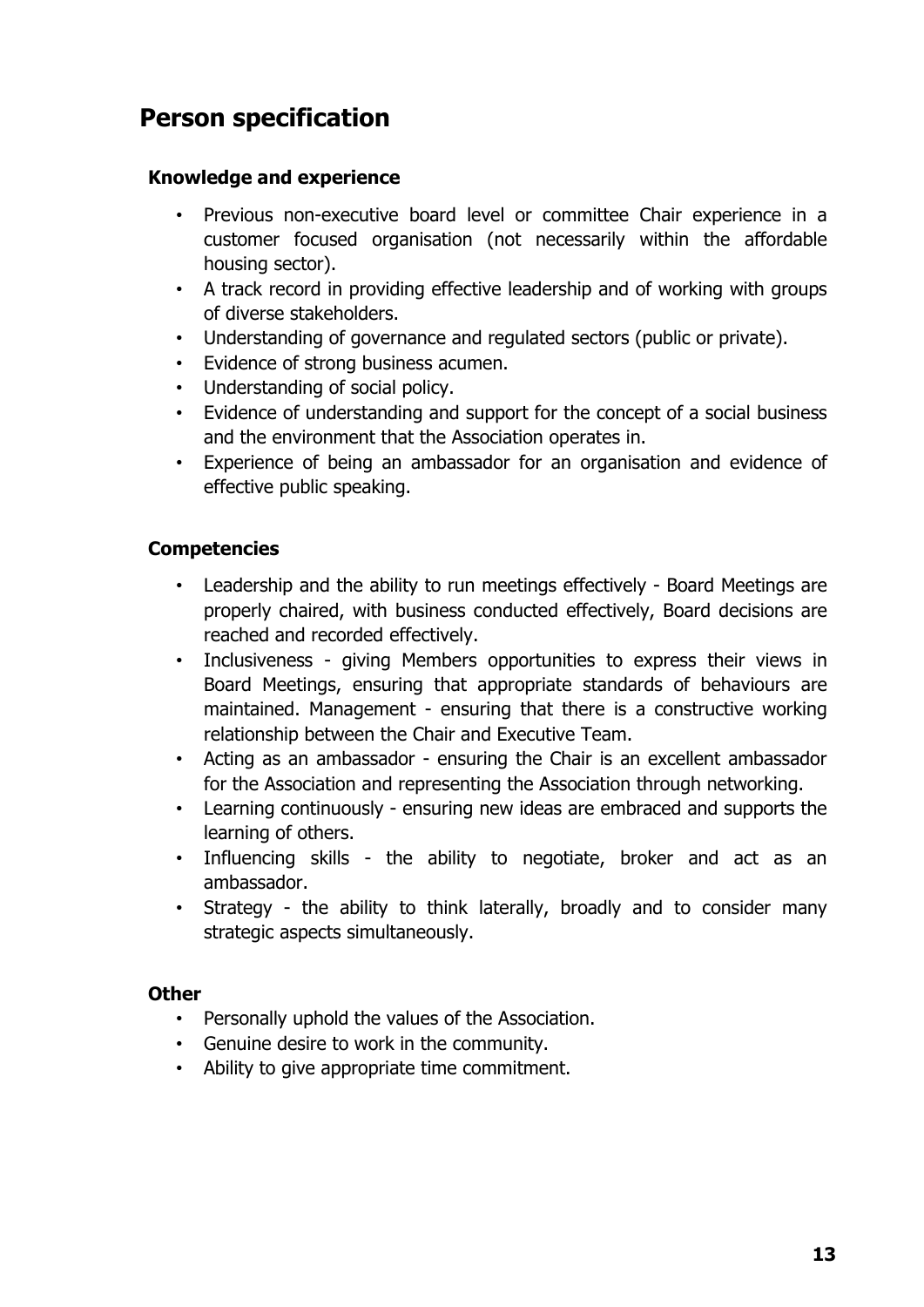## **Board Meeting Plan 2016**

| <b>Wednesday 2nd March</b><br>Policy<br><b>Audit Committee Minutes: February</b><br><b>Balanced Scorecard: Quarter 3</b><br>Management Accounts: Quarter 3<br>Treasury Management Quarterly Update<br>Business Strategy 2017-2022<br>Financial Forecast 2017-2022<br>Budget Approval 2017/2018<br>Rent Setting Policy 2016<br>Performance Indicator Targets 16/17<br>Review of Mileage Allowances / Rates<br><b>Risk Register</b><br><b>Write Offs</b> | <b>Wednesday 4th May</b><br>Policy<br>Annual Governance Report<br>Statement on Internal Control<br>Value for Money Strategy<br>Housemark Report                                                                                                                                                                                                                    |
|--------------------------------------------------------------------------------------------------------------------------------------------------------------------------------------------------------------------------------------------------------------------------------------------------------------------------------------------------------------------------------------------------------------------------------------------------------|--------------------------------------------------------------------------------------------------------------------------------------------------------------------------------------------------------------------------------------------------------------------------------------------------------------------------------------------------------------------|
| <b>Wednesday 29th June</b><br>Policy<br><b>Audit Committee Minutes: April</b><br><b>Remuneration Committee Minutes: May</b><br>Balanced Scorecard: Quarter 4<br>Management Accounts: Quarter 4<br>Treasury Management Quarterly Update<br>Self Assessment Against the Regulatory<br>Framework<br>Value for Money Self Assessment<br><b>Risk Register</b><br>Board Member Vacancy from October 2015                                                     | <b>Wednesday 31st August &amp; AGM</b><br>Policy<br><b>Audit Committee Minutes: July</b><br>Balanced Scorecard: Quarter 1<br>Management Accounts: Quarter 1<br>Treasury Management Quarterly Update<br><b>Treasury Management Strategy</b><br>Annual Report to Residents<br>Annual Accounts 2015/2016<br>Letter of Management Representations<br><b>Write Offs</b> |
| <b>Wednesday 19th October</b><br>Policy<br><b>Risk Register</b><br>Annual Review of Financial Regulations<br>Annual Review of General Standing Orders<br>Meeting Plan 2017<br><b>Risk Register</b>                                                                                                                                                                                                                                                     | <b>Wednesday 14th December</b><br>Policy<br><b>Audit Committee Minutes: November</b><br><b>Balanced Scorecard: Quarter 2</b><br>Management Accounts: Quarter 2<br><b>Treasury Management Quarterly Update</b><br>Pay Award 2017<br>Rent Setting Policy 2017                                                                                                        |

Board Away Day: Wednesday 1st June 2016

Business Strategy Review Day: Wednesday 9th November 2016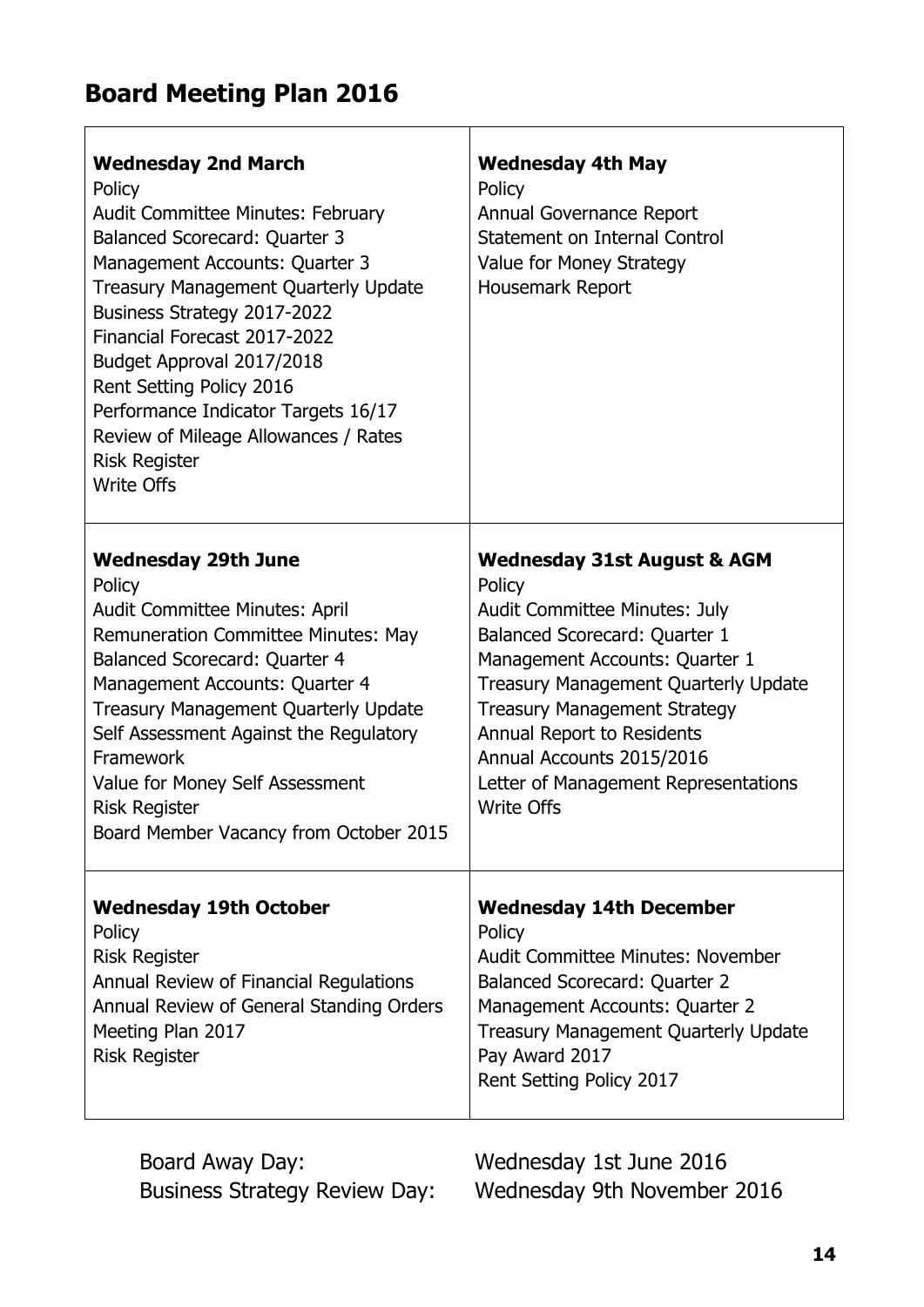### **Current Board Members**

### **Geoff Proudlock: Chair**

#### **Appointed to the Board:** July 2006

Geoff is a housing professional with over twenty years experience in the sector. He is currently a lecturer for Coventry University and a member of the Chartered Institute of Housing.

Geoff is a member of the Remuneration Committee.

### **Carol Bustard: Vice Chair**

### **Appointed to the Board:** November 2007

Carol is a retired Development Manager previously working for Network Rail. She has experience in project management and business skills.

Carol is a member of the Audit Committee.

### **Alistair Brown**

#### **Appointed to the Board:** December 2011

Alistair qualified as an accountant (ACMA) in 1997 and has worked for the Department of Work and Pensions since 1983, currently employed as Head of Financial Assurance and Control.

Alistair is Chair of the Audit Committee.

### **John Moorley**

#### **Appointed to the Board:** April 2010

John is a retired Personnel Director (South West Durham Health Authority) with the NHS having joined them in 1976. John is a member of the Chartered Institute of Personnel & Development and a Life Member of Manchester Business School Association.

John is a member of the Remuneration Committee.

### **Pat Wanless**

#### **Appointed to the Board:** April 2013

Pat has over twenty years experience in the housing sector and recently retired as Director of Neighbourhoods with Dale & Valley Homes. Prior to this Pat was employed as Customer & Tenancy Services Manager with Leeds North West Homes. Pat is a member of the Audit Committee.

#### **Sarah McManus**

#### **Appointed to the Board:** April 2013

Sarah currently works as a Services Manager with A Way Out and also has over twenty years housing management experience working with Tees Valley Housing, Broadacres, Citizens Advice Bureau and Ryedale Housing.

Sarah is a member of the Remuneration Committee.